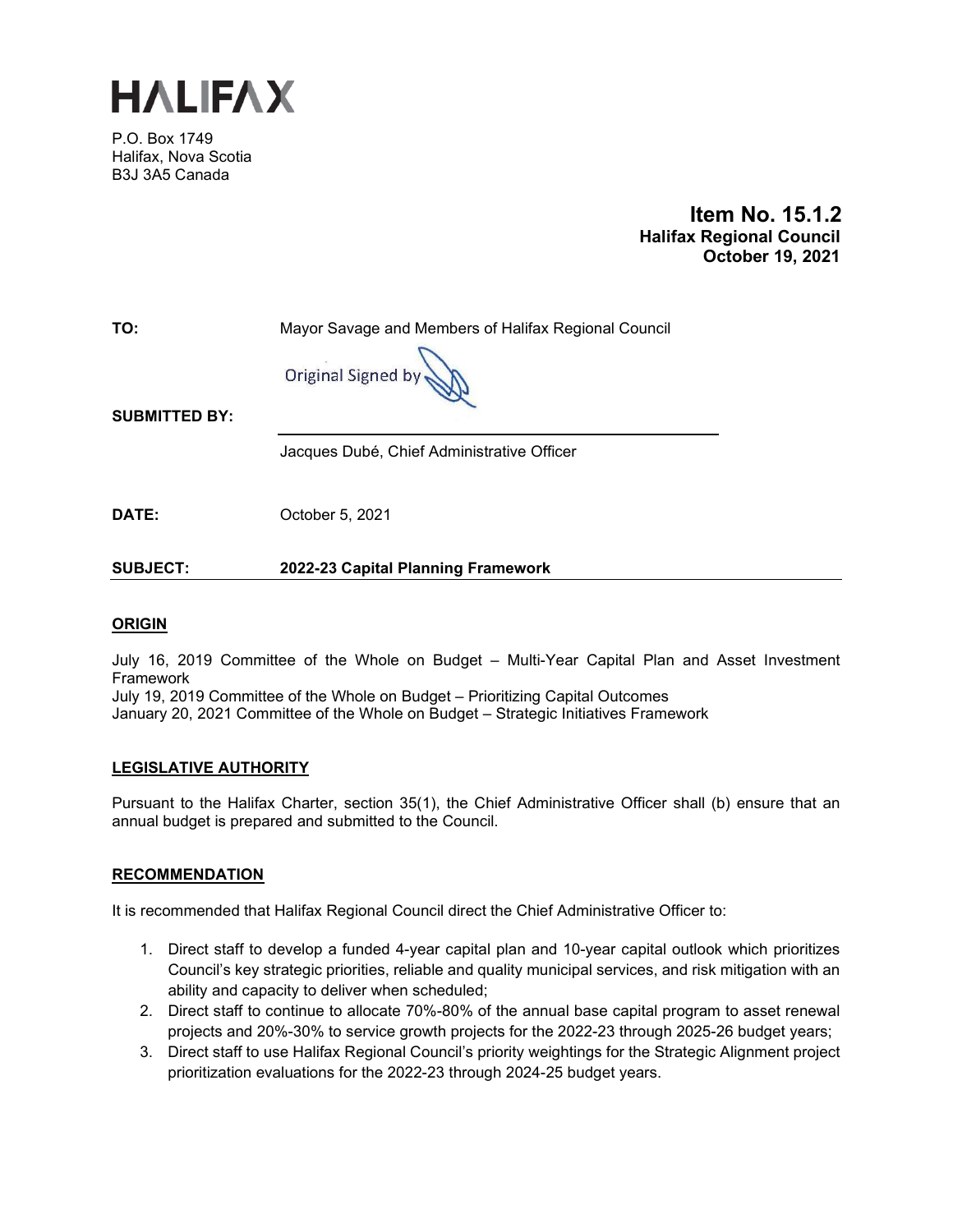# **BACKGROUND**

In an iterative progression of maturity for asset management planning, the annual process continues to develop and improve a strategic plan for capital investment. Key elements include maintaining operational reliability, ensuring safety, designing proactive resiliency and sustainability. This report provides a review to Regional Council of recent strategies implemented within the capital planning process and the drivers which are impacting Halifax's current state of infrastructure. Awareness of staff's deliberations in planning will support a stronger understanding of the multi-year capital budget recommendation presented in December 2021 to Committee of the Whole on Budget.

# **DISCUSSION**

### Progress Made Towards Strategic Capital Planning

Visible progress has been made in annual capital planning process since 2019 when staff began to integrate asset management methodologies into capital budgeting. The focus on the long-term impacts of short-term project prioritization choices will provide more value for municipal service delivery. The ten-year outlook has more stability in consistent investment for existing infrastructure, longer funded planning range supporting coordination efficiencies and both value and flexibility in taking advantage of cost sharing opportunities.

After each asset manager creates their own assessed list of projects, the consolidated portfolio is evaluated against prioritization criteria which support Council's priorities, service delivery goals and risk mitigation. Projects do not seek budget approval until there is an adequate level of detailed scope planning and readiness to implement. Assigning level of priority, or level of investment value, for a project is a separate discussion from scheduling the optimal timeline for a project; priority does not equate urgency. Consideration for scheduling needs to integrate assessment of resource availability, project synergies or coordination, stakeholder readiness, saturation, and disruption to impacted residents.

#### Current Risks and Issues

Halifax has been experiencing steady growth over the past decade. Growth of a city leads to inherent growth in services and subsequently more infrastructure to support the expansion. As such, multiple service reviews, needs assessments, and redesigns have been undertaken by HRM. Significant public consultations and research have informed prominent strategic plans which Regional Council has approved. These strategic plans, such as the Integrated Mobility Plan (IMP) and the HalifACT Climate Action Plan have significant implications for capital investment.

Requests for inputs to the capital plan has seen significant increase without a direct correlation to increased funding levels or appetite for tax increases. Significant pressure has been felt from the demand in excess of staff's existing capacity to deliver as well as its financial capacity and the ability of local contractors to undertake projects. Both staff and industry partners require a minimum of two-to-three years to increase capacity and provide the ability to deliver a much larger and more complex municipal capital program. Once a new project is approved by Council, it may take upwards of 12-to-18 months of design and planning before a new asset is delivered or work activity can be executed.

The capital plan is not only experiencing complexity in its growth in size but also in change or advancement in design elements. Consultation and research identify higher community expectations with focus on more advanced technology capabilities, conveniences, and latest design trends. The community's vision for Halifax's quality of life is bringing urgency to having projects that support climate resiliency, equitable services, affordable living, and public safety. Changes to service delivery definitions can have significant influence and implications to infrastructure requirements. Expectations for urgency to alter and update existing municipal infrastructure to newer designs tend to greatly exceed the ability of taxpayers to fund.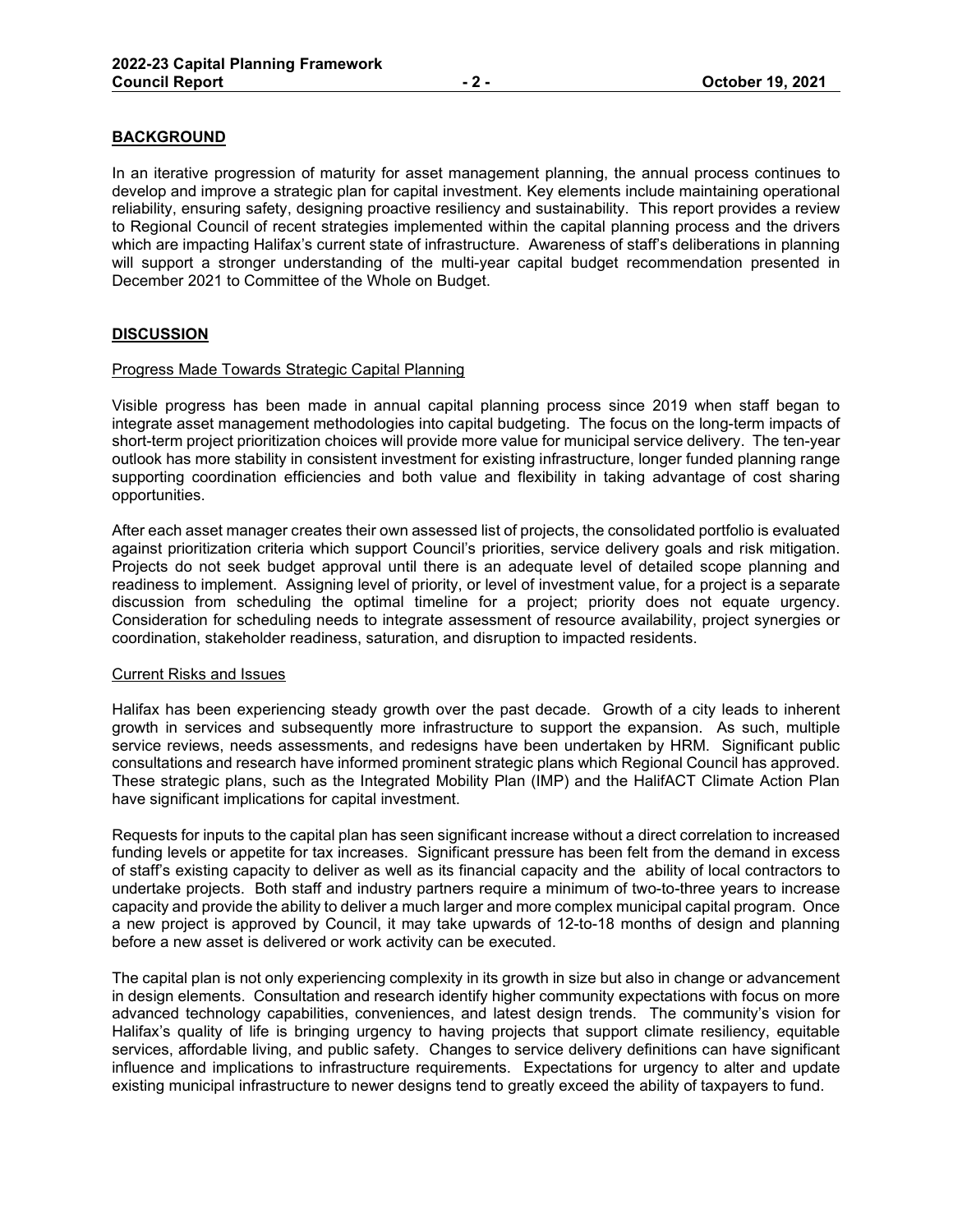The global pandemic has impacted most areas of municipal operations and some effects are expected to continue in the coming years. Delays and gaps in the industries' supply chain have caused extensions to project delivery timelines and increased vendor costs, sometimes as high as 30%-50% over previous costs. Best efforts are made by project managers in making assumptions and mitigating the uncertainty with project management. Examples of these recent experiences include budget increases for Cogswell Interchange Redevelopment, Graham's Grove Regional Park Washroom, and the West Bedford Park & Ride. Budget reallocations made possible by scope adjustments include transfers from Traffic Signals Re-Lamping and Road Operations & Construction - State of Good Repair to fund Road Safety Improvement, HRFE Intelligent Dispatching transfer to fund HRFE Station Alerting, and Halifax Ferry Terminal transfer to fund Woodside Ferry Terminal. Annual program accounts, or "bundles", will be adjusted to complete as many asset maintenance activities as possible within the budgeted levels for this fiscal year.

Awareness needs to be made that HRM financial reserves may be required in some cases for unplanned project budget increases, or that planned work activities will need to be delayed in order to work within existing budget totals. Professional judgement is applied on which strategy to apply and manage the market fluctuations as best possible. Assumptions cannot predict the future flawlessly when high levels of volatility, uncertainty, complexity, and ambiguity exist. Procurement is assisting in advising safeguarding against cost escalations where possible.

When examining the Base Capital Program, questions remain on what the optimal level of rehabilitation and replacement timing is for each of the asset categories in the future, based on life cycle modeling utilizing data from our Enterprise Asset Management (EAM) Systems. Staff are able to provide this information for road infrastructure, which is the municipalities largest and most critical asset. Most of the remaining asset categories still require an average of two-to-three years of asset information documentation.

When available, lifecycle information is available for modeling optimal future investment timelines. However, Council should be aware that at the same time the analysis will inform staff of the gap between desired state of infrastructure condition in all of our assets versus the existing reality. Additional investment strategy and work plan will need to be designed at that time.

#### Next Steps

Asset management practices for assisting in prioritizing projects with the most value to service quality and long-term cost sustainability began to be implemented in 2019. As the list of capital projects requested rapidly outgrows previous average levels, the corporate process to evaluate projects for priority, optimal timing, and coordination is more critical than ever before.

Halifax Regional Council provided direction in 2019 on the proportion of investment towards Council's Strategic Priorities for staff to use while evaluating new projects. Council also provided direction on the portion of the annual capital investment which should support asset renewal activities versus service growth. This direction covered a three-year period. Staff are now requesting Council's update in direction to finalize the project evaluation process.

Challenge exists for the Municipality to balance desired service improvements versus the incremental financial burden which surpasses required rehabilitation and replacement of the municipality's \$4B existing asset inventory. Council will be presented with the full implication of implementing the infrastructure identified in the approved strategic plans.

In continuation of last year's capital plan presentation, the 2022/23 capital plan will be broken into two components for Council's consideration. The Base Capital Program will represent stable and predictive asset investment in alignment with past levels. The Strategic Initiatives list will outline for Council all the of the capital activities required to achieve the goals of approved priority strategic plans. Staff will present funding profiles and strategies to assist with understanding the impacts of this large investment plan. As requested, a funding model will be included for the HalifACT Climate Action Plan projects. An update will be provided on the strategy to utilize debentures to fund the projects with repayment terms more closely